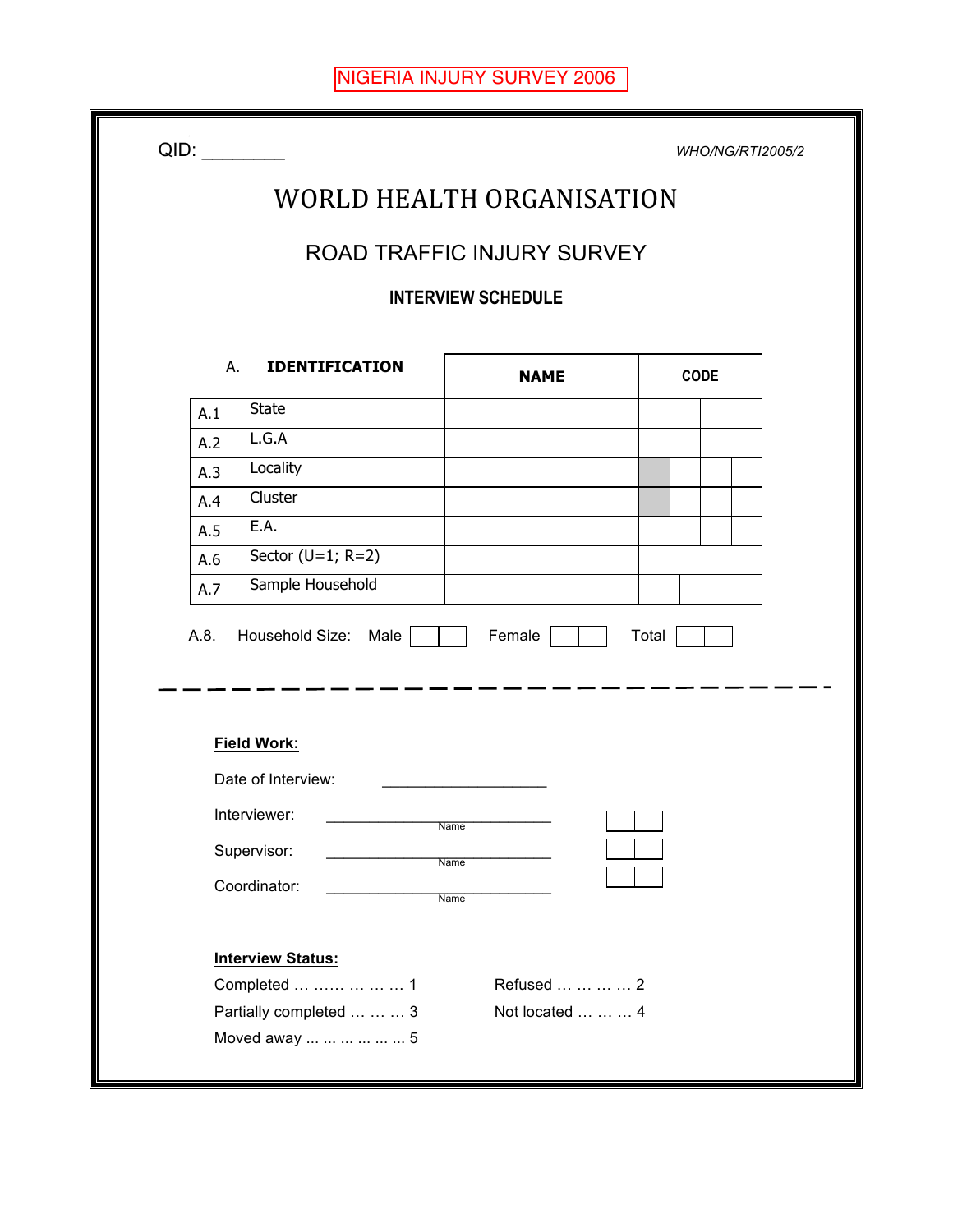# NIGERIA INJURY SURVEY 2006

#### Section B: **SOCIO DEMOGRAPHIC BACKGROUND** (For All members of Household)

*List all people currently in household AND also those who might have died of injury in the last 12 months.*

*Some households will have more than one injury form.*

| <b>B0</b>   | <b>B1</b>                                                                                                                       | <b>B2</b>               | <b>B3</b>             | <b>B4</b>                                                                                                                     | <b>B5</b> | <b>B6</b>                | <b>B7</b>                                                                                    | <b>B8</b>  | <b>B9</b>                                        | <b>B10</b>                                                       |
|-------------|---------------------------------------------------------------------------------------------------------------------------------|-------------------------|-----------------------|-------------------------------------------------------------------------------------------------------------------------------|-----------|--------------------------|----------------------------------------------------------------------------------------------|------------|--------------------------------------------------|------------------------------------------------------------------|
| Line<br>No. | <b>NAME</b><br>(Optional)                                                                                                       | Relationship<br>to Head | Sex<br>$M=1$<br>$F=2$ | Age<br>(Yrs)                                                                                                                  | Education | Marital<br><b>Status</b> | Present<br>in last 6<br>months?<br>$Yes=1$                                                   | Occupation | Any injury<br>within last<br>12 mths?<br>$Yes=1$ | Any road<br>traffic injury<br>within last<br>12 mths?<br>$Yes=1$ |
|             |                                                                                                                                 |                         |                       |                                                                                                                               |           |                          | $No=2$                                                                                       |            | $No=2$                                           | $No=2$                                                           |
| 01          |                                                                                                                                 |                         |                       |                                                                                                                               |           |                          |                                                                                              |            |                                                  |                                                                  |
| 02          |                                                                                                                                 |                         |                       |                                                                                                                               |           |                          |                                                                                              |            |                                                  |                                                                  |
| 03<br>04    |                                                                                                                                 |                         |                       |                                                                                                                               |           |                          |                                                                                              |            |                                                  |                                                                  |
| 05          |                                                                                                                                 |                         |                       |                                                                                                                               |           |                          |                                                                                              |            |                                                  |                                                                  |
| 06          |                                                                                                                                 |                         |                       |                                                                                                                               |           |                          |                                                                                              |            |                                                  |                                                                  |
| 07          |                                                                                                                                 |                         |                       |                                                                                                                               |           |                          |                                                                                              |            |                                                  |                                                                  |
| 08          |                                                                                                                                 |                         |                       |                                                                                                                               |           |                          |                                                                                              |            |                                                  |                                                                  |
| 09          |                                                                                                                                 |                         |                       |                                                                                                                               |           |                          |                                                                                              |            |                                                  |                                                                  |
| 10          |                                                                                                                                 |                         |                       |                                                                                                                               |           |                          |                                                                                              |            |                                                  |                                                                  |
| 11          |                                                                                                                                 |                         |                       |                                                                                                                               |           |                          |                                                                                              |            |                                                  |                                                                  |
| 12          |                                                                                                                                 |                         |                       |                                                                                                                               |           |                          |                                                                                              |            |                                                  |                                                                  |
| 13          |                                                                                                                                 |                         |                       |                                                                                                                               |           |                          |                                                                                              |            |                                                  |                                                                  |
| 14          |                                                                                                                                 |                         |                       |                                                                                                                               |           |                          |                                                                                              |            |                                                  |                                                                  |
| 15          |                                                                                                                                 |                         |                       |                                                                                                                               |           |                          |                                                                                              |            |                                                  |                                                                  |
| 16          |                                                                                                                                 |                         |                       |                                                                                                                               |           |                          |                                                                                              |            |                                                  |                                                                  |
| 17          |                                                                                                                                 |                         |                       |                                                                                                                               |           |                          |                                                                                              |            |                                                  |                                                                  |
| 18          |                                                                                                                                 |                         |                       |                                                                                                                               |           |                          |                                                                                              |            |                                                  |                                                                  |
| 19          |                                                                                                                                 |                         |                       |                                                                                                                               |           |                          |                                                                                              |            |                                                  |                                                                  |
| 20          |                                                                                                                                 |                         |                       |                                                                                                                               |           |                          |                                                                                              |            |                                                  |                                                                  |
|             | Head of HH    1<br>Spouse      2<br>Own Child     3<br>Foster Child    4<br>Parent of Head   5<br>Friend     6<br>Others      7 |                         |                       | No formal Educ  1<br>Pre Primary   2<br>Some Primary 3<br>Complete Pry 4<br>Some Sec    5<br>Complete Sec  6<br>Post Sec    7 |           |                          | Never married  1<br>Currently Married 2<br>Separated    3<br>Divorced     4<br>Widowed     5 |            |                                                  |                                                                  |

B.11. Number of persons with injury ... ... ... ... ...

B.12. Number of persons with road traffic injury ...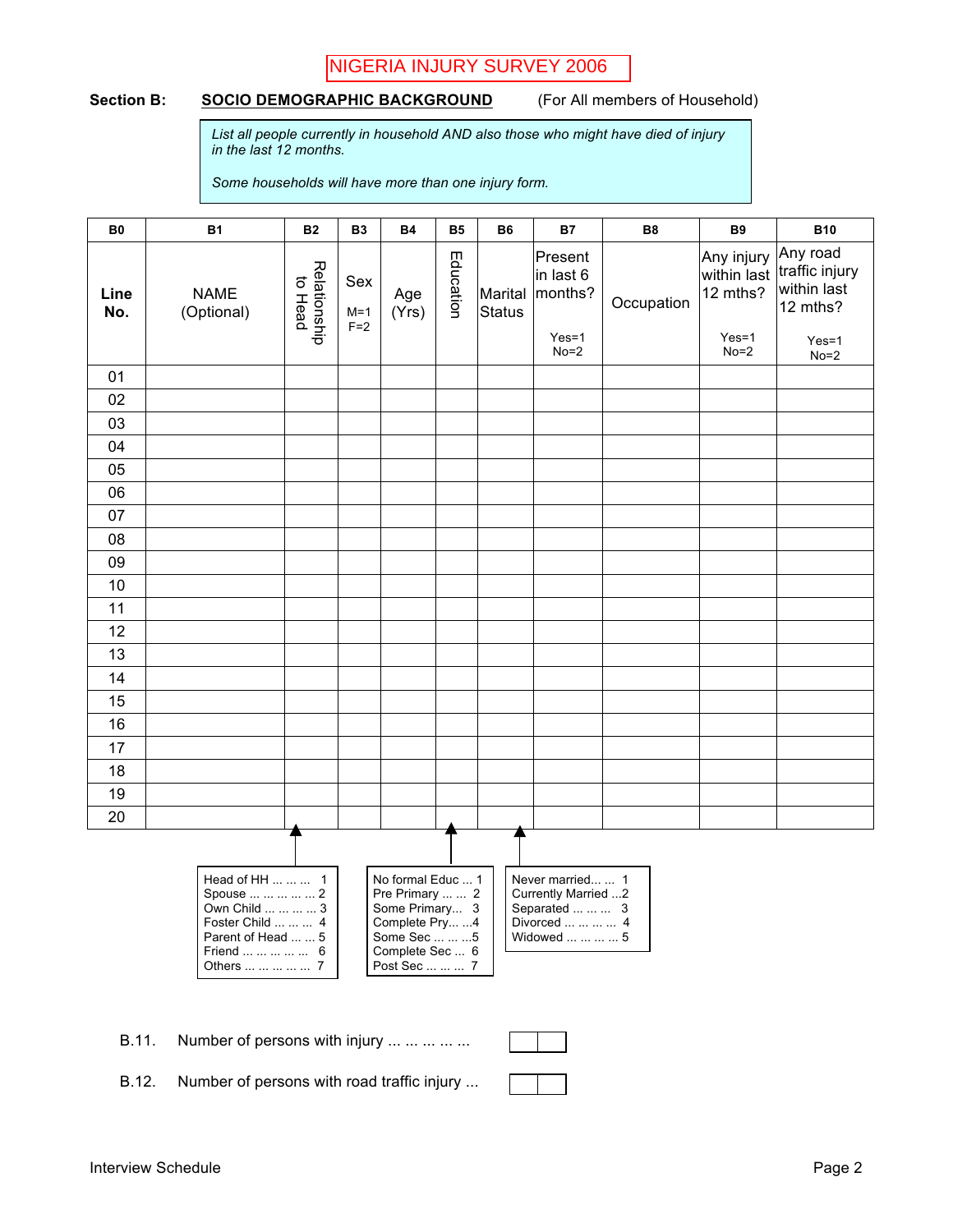# NIGERIA INJURY SURVEY 2006

### **Section C: CASE OF TRAFFIC INJURY:** (For members with road traffic injury or death)

*List all members who had cases of road traffic injuries INCLUDING those who might have died of injury in the last 12 months. (i.e. those who sustained injuries which prevented the victim from carrying out his/her normal daily activities for at least one day or for which he/she paid for any type of treatment) Use B10=1 as filter.*

| C <sub>0</sub> | C <sub>1</sub>                                                                                                                  | C <sub>2</sub> | C <sub>3</sub>                                                                                                                     | C <sub>4</sub>                                                                                                         | C <sub>5</sub>                                                                                                                                                                                                                  | C <sub>6</sub>                                                                                                                         |
|----------------|---------------------------------------------------------------------------------------------------------------------------------|----------------|------------------------------------------------------------------------------------------------------------------------------------|------------------------------------------------------------------------------------------------------------------------|---------------------------------------------------------------------------------------------------------------------------------------------------------------------------------------------------------------------------------|----------------------------------------------------------------------------------------------------------------------------------------|
| Line<br>No.    | Time Injury<br>occurred<br>Date Injury<br>Morning   1<br>occurred<br>Afternoon  2<br>Evening $\dots \dots$ 3<br>Night    4      |                | Type of injury                                                                                                                     | If motor vehicle-crash,<br>was (victim) a driver<br>or a passenger?<br>Prof Driver  1<br>Self driver  2<br>Passenger 3 | Where injury<br>loccurred                                                                                                                                                                                                       | What part of the body<br>was injured and how<br>was it injured?                                                                        |
|                |                                                                                                                                 |                |                                                                                                                                    |                                                                                                                        |                                                                                                                                                                                                                                 |                                                                                                                                        |
|                |                                                                                                                                 |                |                                                                                                                                    |                                                                                                                        |                                                                                                                                                                                                                                 |                                                                                                                                        |
|                |                                                                                                                                 |                |                                                                                                                                    |                                                                                                                        |                                                                                                                                                                                                                                 |                                                                                                                                        |
|                |                                                                                                                                 |                |                                                                                                                                    |                                                                                                                        |                                                                                                                                                                                                                                 |                                                                                                                                        |
|                |                                                                                                                                 |                |                                                                                                                                    |                                                                                                                        |                                                                                                                                                                                                                                 |                                                                                                                                        |
|                | Jan  01<br>Jul  07<br>Feb  02<br>Aug  08<br>Mar  03<br>Sep  09<br>Oct  10<br>Apr  04<br>May 05<br>Nov  11<br>Jun  06<br>Dec  12 |                | Motor vehicle crash  1<br>Motorcycle crash  2<br>Tricycle crash.    3<br>Pedestrian     4<br>Bicycle     5<br>Others (specify)   6 |                                                                                                                        | Home $-$ inside    1<br>Home – outside   2<br>Other building     3<br>Road - paved     4<br>Road – unpaved    5<br>Intersection $-$ paved $\dots \dots 6$<br>Intersection - unpaved  7<br>Farm         8<br>Other places      9 | Head     1<br>Face     2<br>Neck     3<br>Chest     4<br>Abdomen    5<br>Upper extremity .6<br>Hand     7<br><b>Lower extremity .8</b> |

### **Section C:** CASE OF TRAFFIC INJURY: (For members with road traffic injury or death)

| C <sub>0</sub> | C7                                                                                                                                                                                                                        | C8                                                                           | C <sub>9</sub>                                                                                                  | C <sub>10</sub>                                                                                                                                                |
|----------------|---------------------------------------------------------------------------------------------------------------------------------------------------------------------------------------------------------------------------|------------------------------------------------------------------------------|-----------------------------------------------------------------------------------------------------------------|----------------------------------------------------------------------------------------------------------------------------------------------------------------|
| Line<br>No.    | If the victim was injured<br>in/or by a motor vehicle,<br>what type of vehicle was<br>involved?                                                                                                                           | Was (name) able to<br>return to previous<br>occupation?<br>$Yes=1$<br>$No=2$ | If yes, How long was<br>(name) not able to<br>perform usual activities?                                         | lHow severe was the<br>linjury?                                                                                                                                |
|                |                                                                                                                                                                                                                           |                                                                              |                                                                                                                 |                                                                                                                                                                |
|                |                                                                                                                                                                                                                           |                                                                              |                                                                                                                 |                                                                                                                                                                |
|                |                                                                                                                                                                                                                           |                                                                              |                                                                                                                 |                                                                                                                                                                |
|                |                                                                                                                                                                                                                           |                                                                              |                                                                                                                 |                                                                                                                                                                |
|                |                                                                                                                                                                                                                           |                                                                              |                                                                                                                 |                                                                                                                                                                |
|                | Private auto - victim's own  2<br>Private auto $-$ other's $\dots \dots \dots$ 3<br>Public passenger bus    4<br>Public passenger lorry    5<br>Commercial cargo lorry   6<br>Other types (specify) $\dots \dots \dots 7$ |                                                                              | One day    1<br>2 - 4 days    2<br>5 - 7 days    3<br>$1 - 2$ weeks   4<br>$3 - 4$ weeks   5<br>Over 1 month  6 | Slight Injury      1<br>Serious (Hospitalized)  2<br>Permanently disabled.  3<br>Death at crash site   4<br>Death in hospital    5<br>Death after discharge  6 |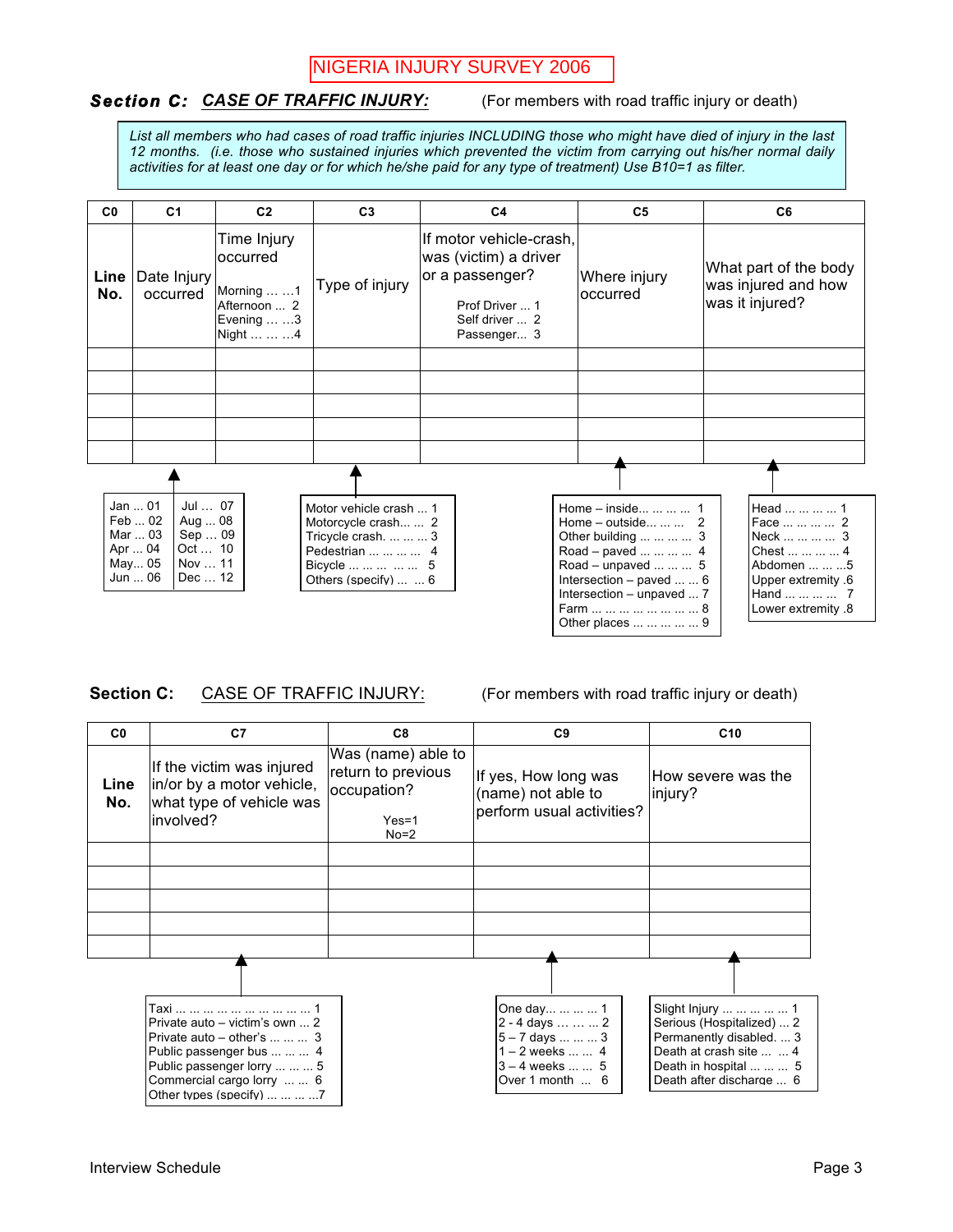## *VI. Treatment of the injury*

#### **Section D: TREATMENT OF INJURY:** (For members who survived road traffic injury) Which of the following treatments was rendered for the victims? (CODE ALL THAT ARE APPLICABLE)

| D <sub>0</sub> | D <sub>1</sub>                |                 | D <sub>2</sub>  |                  |        |                        | D <sub>3</sub>                     |           |            |                  | D4                     |                      | D <sub>5</sub>  |                 |                 |                 | D <sub>6</sub>                                                |
|----------------|-------------------------------|-----------------|-----------------|------------------|--------|------------------------|------------------------------------|-----------|------------|------------------|------------------------|----------------------|-----------------|-----------------|-----------------|-----------------|---------------------------------------------------------------|
|                |                               | Traditional     |                 |                  |        |                        | <b>Primary Health Care</b><br>Site |           |            | Hospital         |                        | Order of treatments  |                 |                 | Main reason     |                 |                                                               |
|                |                               | D <sub>21</sub> | D <sub>22</sub> | D <sub>23</sub>  | D24    | D31                    | D <sub>32</sub>                    | D33       | D34        | D41              | D42                    | D43                  | D <sub>51</sub> | D <sub>52</sub> | D <sub>53</sub> | D <sub>54</sub> | for utilizing<br>the $1st$ site                               |
| Line<br>No.    | Home<br>$Yes = 1$<br>$No = 2$ | Herbalist       | Bone<br>Setter  | Spiritual Healer | Others | Village Health<br>Post | Rural<br>Clinic                    | Other PHC | Private MD | General Hospital | Specialist<br>Hospital | Teaching<br>Hospital | 1 <sup>ST</sup> | $2^{ND}$        | 3 <sup>RD</sup> | 4 <sup>TH</sup> | Money/cost 1<br>Proximity   2<br>Preference  3<br>Others    4 |
|                |                               |                 |                 |                  |        |                        |                                    |           |            |                  |                        |                      |                 |                 |                 |                 |                                                               |
|                |                               |                 |                 |                  |        |                        |                                    |           |            |                  |                        |                      |                 |                 |                 |                 |                                                               |
|                |                               |                 |                 |                  |        |                        |                                    |           |            |                  |                        |                      |                 |                 |                 |                 |                                                               |
|                |                               |                 |                 |                  |        |                        |                                    |           |            |                  |                        |                      |                 |                 |                 |                 |                                                               |
|                |                               |                 |                 |                  |        |                        |                                    |           |            |                  |                        |                      |                 |                 |                 |                 |                                                               |

*NB: For D1 - D4 (Yes = 1, No = 2.)*

**Section D:** COST OF TREATMENT: (For members who survived road traffic injury) Give cost for each of the treatments rendered for the victims where applicable.

| D <sub>0</sub> | D7                | D <sub>8</sub> |                |                     |        |                           | D9                       |           |            |                  | D <sub>10</sub>        |                      |                     |  |
|----------------|-------------------|----------------|----------------|---------------------|--------|---------------------------|--------------------------|-----------|------------|------------------|------------------------|----------------------|---------------------|--|
|                |                   | Traditional    |                |                     |        |                           | Primary Health Care Site |           |            |                  | Hospital               |                      |                     |  |
|                |                   | D81            | D82            | D83                 | D84    | D91                       | D92                      | D93       | D94        | D <sub>101</sub> | D <sub>102</sub>       | D <sub>103</sub>     |                     |  |
| Line<br>No.    | Home<br>Treatment | Herbalist      | Bone<br>Setter | Spiritual<br>Healer | Others | Village<br>Post<br>Health | <b>Rural</b><br>Clinic   | Other PHC | Private MD | General Hospital | Specialist<br>Hospital | Teaching<br>Hospital | <b>TOTAL</b><br>(M) |  |
|                |                   |                |                |                     |        |                           |                          |           |            |                  |                        |                      |                     |  |
|                |                   |                |                |                     |        |                           |                          |           |            |                  |                        |                      |                     |  |
|                |                   |                |                |                     |        |                           |                          |           |            |                  |                        |                      |                     |  |
|                |                   |                |                |                     |        |                           |                          |           |            |                  |                        |                      |                     |  |
|                |                   |                |                |                     |        |                           |                          |           |            |                  |                        |                      |                     |  |